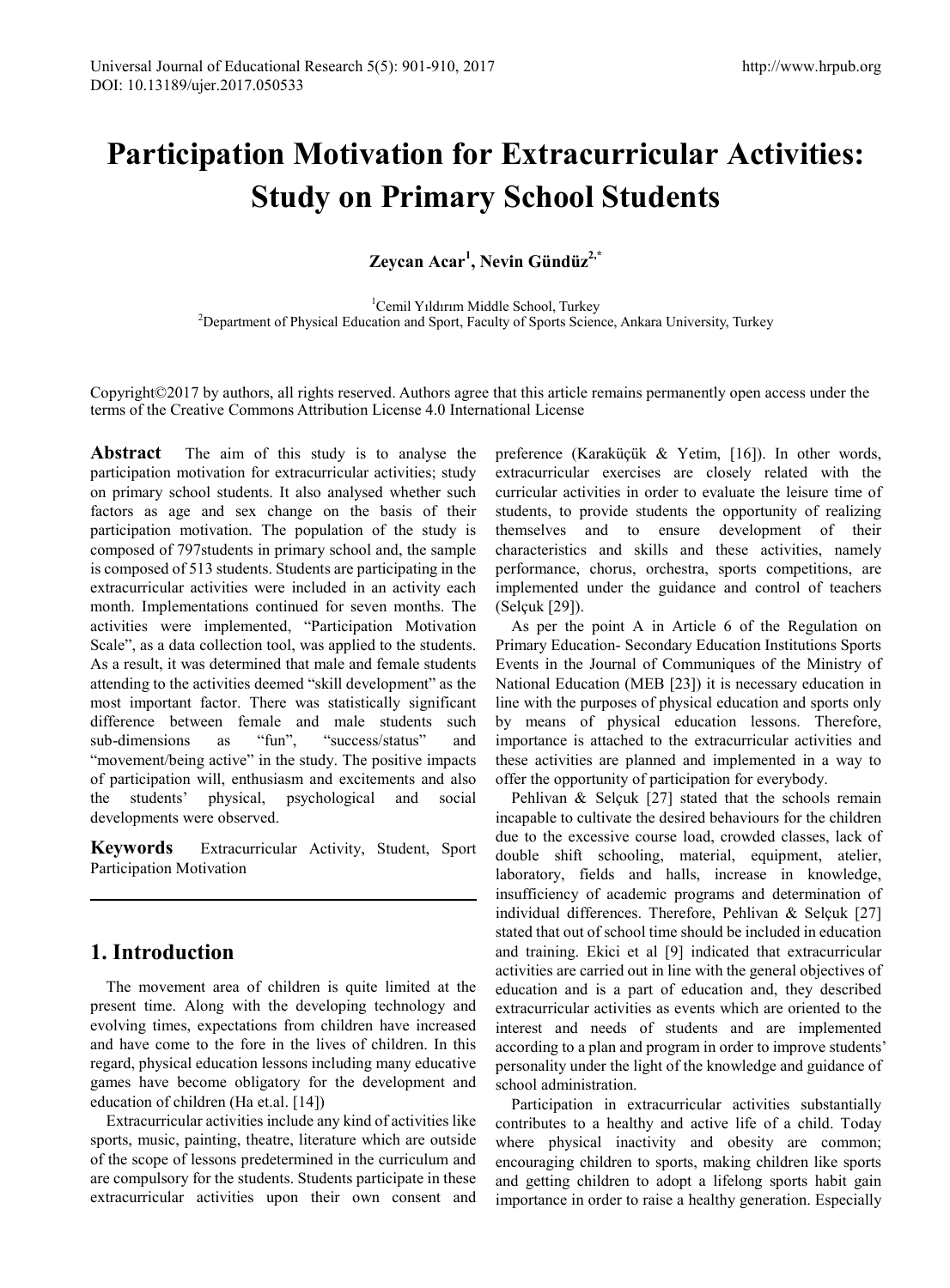for the primary and secondary school students who go through the most energetic and kinetic period of their life, in-school and extracurricular sportive events are primary in order to protect them from bad habits, improve their skills and abilities, to spend their leisure time worth fully, to use their energy in a positive way and to relieve their stress. According to the researches, participation in extracurricular activities for adolescents plays significant role in positive improvement in terms of self-perception, self-confidence, mental health and lifelong sports habit.

Due to the fact that extracurricular activities are an inseparable part of education, participation in these activities have been made compulsory in many countries in order to increase the quality in education. For instance, in Japan, moral education is delivered mainly along with sports and cultural activities. In Malesia, extracurricular activities are compulsory at all the educational grades. In China, physical education and fine arts courses are delivered as a means of improvement of morality (Köse [21]) Similarly, national and international documents are used as guides in order to encourage the youth in schools to do physical activities. Schools provide students opportunities for being physically active during lunch breaks (Torsheim et.al. [32])

Programmed extracurricular activities are of particular importance for the development of individuals as much as the curricular activities (Arabacı & Akgül [2]) and these extracurricular activities offer opportunities to the students (Kanters et.al. [15]). Exercises that can also be called as extracurricular activity are a part and continuation of physical education lessons. Students can reiterate what they have learned in the lessons (Selçuk [29]).

Participation in extracurricular sports activities in schools has important contribution to live a healthy and active life for children (Ha et.al. [14]). Researches demonsrate that participation in extracurricular activities play important role for the positive development of self-perception, self-confidence, physchological health and adopting lifelong sports habit in adolescents participating in extracurricular activities (Daley et.al.[8]). Most of the young people at the age of 6-17 don't make daily physical activity at medium and high volume; despite the well know benefits of regular physical activity and suggestion of United States Department of Health and Human Service. According to the results of the conducted national study, 42% of children at the age range of 6-11 and 15.6% of the children at the age range of 12-19 stated that they don't do physical exercise for 60 minutes and also they stated that there are significant inequalities in participation in sports in terms of sex and age (Kanters et.al.  $[15]$ .

For that reason, children's' participation in sports gains still more importance especially in this day and age. So, the concept of participation motivation has been determined as a concept which is required to be researched and examined within the scope of sports of the young. It is difficult to find an exact correspondence to the term of "motive" in Turkish; however it can be described as "impulse" or mobilizer and it is possible to find several descriptions of motivation in the literature. Motivation can be described as an explanation of an intrinsic characteristic, and extrinsic effect, a conclusion or behaviours (Weinberg & Gould, [33]).

On the other hand, the term of sport participation is traditionally used in exercise psychology as attracting the individuals to the physical activity (Markland & Inledew [22]). Many studies (Gill et.al. [12]; Gould et.al. [13]; Klint Weis [18]; Oyar et.al. [26]) were basically conducted in order to describe the reasons that guide individuals to participate in sports and physical activities and to categorize these reasons.

Koivula [20] indicated that sport participation motivations and reasons differentiate among individuals, while Weinberg & Gould [33] stated that, more than one reason such as losing weight, feeling good and etc., may be effective in individuals' sport participation and, common motivation reasons (skill development, fun, being healthy) and personal reasons (parental pressure, the desire to do something) can predominate. Moreover, they highlighted that motivation can differ depending on age, sex and cultural differences. Gill et al. [12] developed Participation Motivation Questionnaire in order to determine the reasons of young people's participation and evaluated the participation reasons under 8 sub-dimensions namely; skill development, team membership/spirit, fun, friendship, success/status, physical fitness and other reasons (Oyar et.al. [26])

Participation motives of individuals differ considerably. This difference can arise not only in the reasons themselves but also in the strength and importance of the reasons. If a participation experience is perceived as purposeful, the person is much motivated to participate in activities related to the mentioned experience. Therefore, it can be stated that sport participation motivations and reasons differ from person to person. The reason of the number of conducted studies on children's' participation in sport can result from the fact that physical activity, sport and game occupy a considerable part of the children's' lives.

In accordance with this knowledge, the purpose of this study is to analyse the participation motivation for extracurricular activities; study on primary school students and to determine the impacts of such factors as age and sex on their participation motivations. Regarding this purpose, responses to the following questions were seeked:

- 1. What are the most important reasons in students' motivation in participating in physical education extracurricular activities?
- 2. Is the factor of age important in students' motivation in participating in physical education extracurricular activities?
- 3. Is there any difference between the sexes in students' motivation in participating in physical education extracurricular activities?

# **2. Method**

This is a practical study and scanning method was used in this study.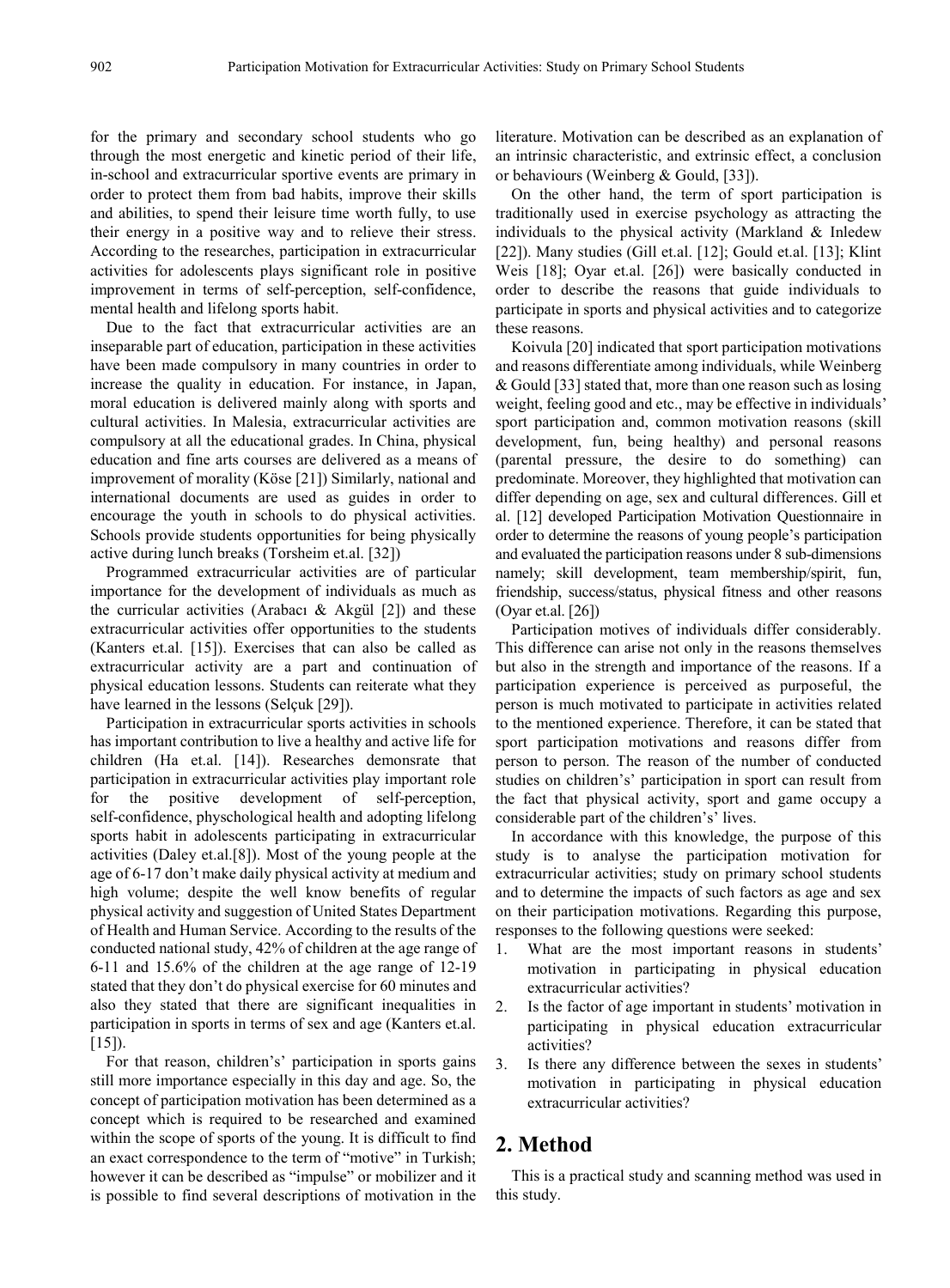#### **2.1. Research Group**

This study was conducted to 513 students who are voluntarily participating in extracurricular activities out of 797 students attending to the  $5<sup>th</sup>$ ,  $6<sup>th</sup>$ ,  $7<sup>th</sup>$  and  $8<sup>th</sup>$  grades in Ankara Gölbaşı Atatürk Primary School in 2011-2012 academic years. 184 students who did not attend the extracurricular activities did so because of health problems and because they voluntarily did not want to participate.

#### **2.2. Procedure**

In this study, the students participating in extracurricular activities were made to participate in one exercise each month and in total seven exercises. These exercises were; cross competitions, dodge ball, discover your skill I, discover your skill II, we make the most baskets, shoot the ball in the middle and volleyball tournament. These practices continued for seven months in total starting from November and ending in June. These activities, included in the physical education curriculum such as running, target hit, ball control, team play, accurate hoop shots, [rhythmic \(with music\) gymnastics,](http://tureng.com/tr/turkce-ingilizce/rhythmic%20gymnastics) skip (rope) and step; besides being upskill for the students, are individual and group activities that enable the physical education programs gain achievements. In this practice, students participated in one or more activities they wanted to from the total of seven mentioned exercises.

The relevant event rules were practically taught to the students at all grades separately within the course hours of physical education lesson. Afterwards, these rules were implemented for the students who were participating in extracurricular activities. At the end of four weeks, tournaments were organized among the grades for 2-3 hours out of the course hours. The volunteer students among those not participating in the competitions are appointed as referee, equipment protector and security. Feedbacks received from the students were taken into consideration in determination of the events and games. "Participation Motivation Scale "was implemented to the student who participated in the extracurricular practices (events). In addition, it was explained to the students by the physical education teacher prior to the fulfilment of the questionnaire that only students with licences and who are participating in the competitions and tournaments should fill the "Sport Branch" section in the questionnaire.

#### **2.3. Data Collection Tool**

The data collection tool which was used in this study is "Participation Motivation Scale" that was developed by Gill, Gross and Huddleston in 1983 which is composed of 30 items and 8 sub dimensions: Skill Development, Team Membership/Spirit, Fun, Friendship, Success/Status, Energy Consume, Physical Fitness and Other Reasons [12]. The reasons of participation in sport was evaluated by means of 3 point Likert Scale as "Very Important (1), "Moderately Important" (2) and "Not Important" (3). Because the items included in the "Participation Motivation Scale" were evaluated between the values of 1 (Very Important) and 3 (Not Important), the lower values show that the item is more important. The Scale was translated to Turkish by Ölçek, Çelebi and the reliability co-efficient obtained from the whole scale was found as .91 (Oyar et.al. [26]). The reliability validity examination on the scale was made by Oyar, Aşçı, Çelebi and Mülazımoğlu (Oyar et.al. [26]) for summer sport school and ub-dimensions were determined. The Croanbach alpha internal consistency coefficient for the sub dimensions was found between .61 (Skill Development) and .78 (Success/Status). The internal consistency was calculated as .86 for the whole scale (Bayar [5]). In this study, Turkish form which was developed by Çelebi and used by Oyar et al. [26] will be used.

#### **2.4. Data Analysis**

The data obtained in the study was calculated via SPSS package program. First, descriptive statistics for the variables and sub dimensions were calculated in the study. The obtained data was explained through frequencies and percentages. In order to test the differences in students' motivation in terms of sex and age, t-test and one-way anova were used. In the comparison, p<0, 05 level was taken as basis.

## **3. Results**

In this study, the findings relating to the examination of participation motivations of primary school students in extracurricular activities are presented below.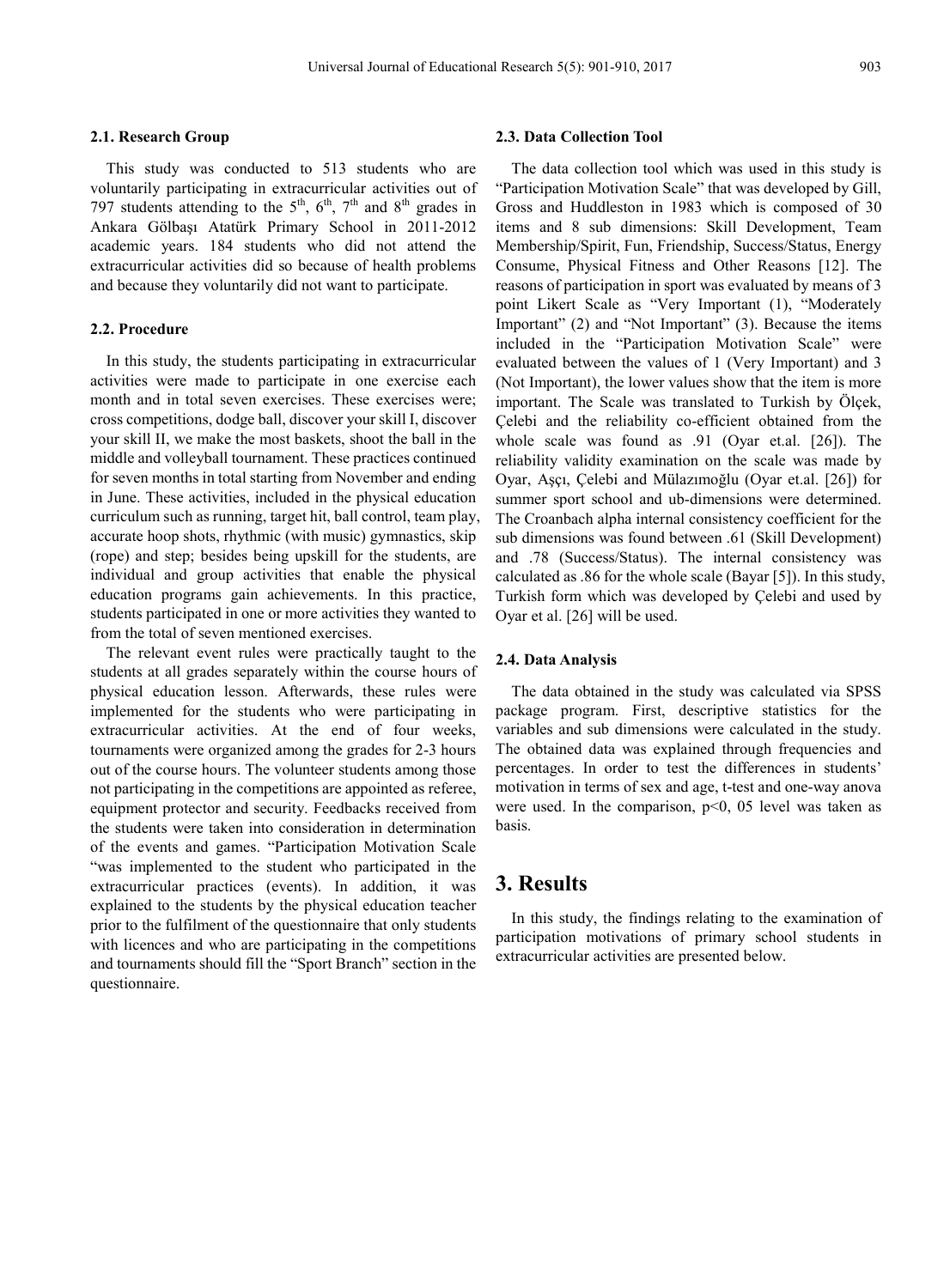| Variables |        | Frequency | Percentage |
|-----------|--------|-----------|------------|
| Sex       | Female | 264       | 51,5       |
|           | Male   | 249       | 48,5       |
| Total     |        | 513       | 100.0      |
| Age       | 10     | 6         | 1,2        |
|           | 11     | 96        | 18,7       |
|           | 12     | 133       | 25,9       |
|           | 13     | 136       | 26,5       |
|           | 14     | 125       | 24,4       |
|           | 15     | 17        | 3,3        |
| Total     | 513    | 513       | 100,0      |

|  |  |  |  | Table 1. Demographic Characteristics of the Students Participating in Events |  |  |
|--|--|--|--|------------------------------------------------------------------------------|--|--|
|--|--|--|--|------------------------------------------------------------------------------|--|--|

**Table 2.** Distribution of Events by Months and Distribution of Participative Children by Sex

| Activities                   | Month    | <b>Sex</b> | N   | Total |  |
|------------------------------|----------|------------|-----|-------|--|
|                              |          | Female     | 58  |       |  |
| <b>Cross</b>                 | November | Male       | 54  | 112   |  |
|                              | December | Female     | 190 | 388   |  |
| Dodge ball                   |          | Male       | 198 |       |  |
|                              |          | Female     | 53  |       |  |
| Discover your skill I        | January  | Male       | 39  | 92    |  |
|                              | February | Female     | 59  | 80    |  |
| Discover your skill II       |          | Male       | 21  |       |  |
| We make the most baskets     | March    | Female     | 113 | 237   |  |
|                              |          | Male       | 124 |       |  |
| Shoot the ball in the middle |          | Female     | 118 | 236   |  |
|                              | April    | Male       | 118 |       |  |
| Volleyball tournament        |          | Female     | 162 |       |  |
|                              | May      | Male       | 58  | 220   |  |

**Table 3.** Distribution of Students Keeping in Training and Not Keeping in Training

|            | Students Keeping in Training |               | Students Not Keeping in Training |               |  |
|------------|------------------------------|---------------|----------------------------------|---------------|--|
| <b>Sex</b> |                              | $\frac{0}{0}$ |                                  | $\frac{0}{0}$ |  |
| Female     |                              | 4,17          | 253                              | 95,83         |  |
| Male       | 26                           | 10,44         | າາາ<br>44.                       | 89.56         |  |
| Total      |                              | -4            | 476                              | 92.8          |  |

In the study, the branches in the distribution of students doing sports by branches are football, volleyball, taekwondo, basketball, swimming and karate. In this distribution, the number of female students doing sports regularly is 11 (4.7%) while this number is 26 (10.44%) for male students.

**Table 4.** Descriptive Statistics of the Scores of the Study Group in Sub Dimensions in the Participation Motivation Scale

| Sub-dimensions                              | N   | $\bar{\text{X}}$ | <b>SS</b> | $\bar{\text{X}}$ |
|---------------------------------------------|-----|------------------|-----------|------------------|
| Friendship (3 Items)                        | 513 | 4,75             | 0,066     | 1,583            |
| Success/Status (5 Items)                    | 513 | 7.26             | 1,813     | 1,452            |
| Skill development (4 Items)                 | 513 | 4,96             | 1,019     | 1,240            |
| Fun (4 Items)                               | 513 | 5,89             | 1,359     | 1,473            |
| Physical Fitness/Energy Consuming (5 Items) | 513 | 7.45             | 1,788     | 1,490            |
| Movement/Being Active (2 Items)             | 513 | 2,62             | 1,148     | 1,295            |
| Team Membership/Team Spirit (4 Items)       | 513 | 5,08             | 1,332     | 1,270            |
| Competition (3 Items)                       | 513 | 4,22             | 1,320     | 1,406            |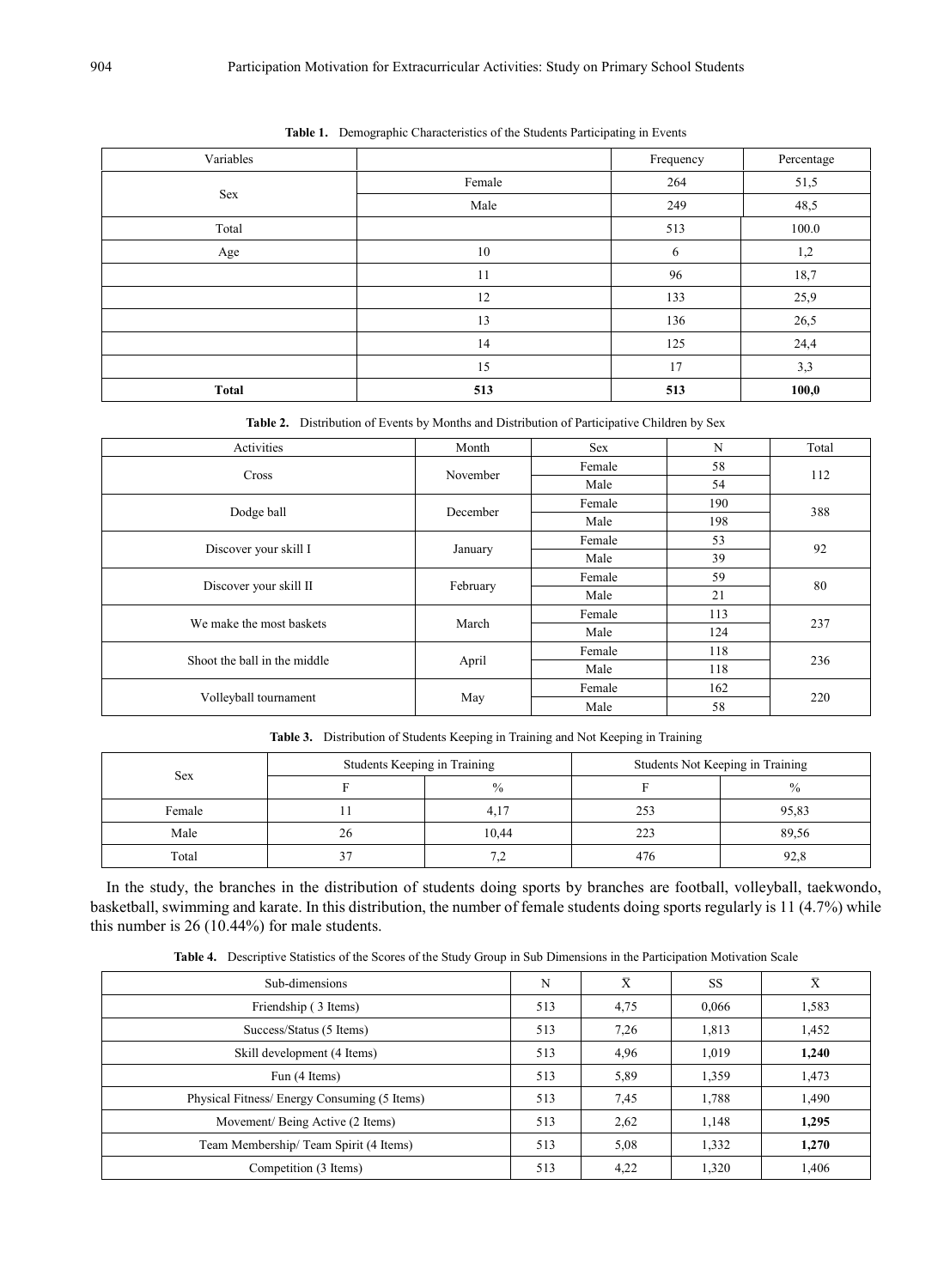In the study, the most important factors determined by the students in the participation motivation scale are skill development  $(\bar{X}$ =1,240+1.019), team membership/spirit  $(\bar{X}$ =1.270+1,332) and being active  $(\bar{X}$ =1.295+1,148). The most unimportant factor is friendship  $(\overline{X} = 1.583 + 0.066)$ .

| Sub-dimensions          | Age    | n                | $\bar{\mathrm{X}}$ | SS    | ${\rm SD}$ | F     | P     |
|-------------------------|--------|------------------|--------------------|-------|------------|-------|-------|
|                         | 10     | 6                | 4,67               | 1,506 | 0,615      |       |       |
|                         | 11     | 96               | 4,59               | 1,587 | 0,162      |       |       |
|                         | 12     | 133              | 4,70               | 1,365 | 0,118      |       |       |
| Friendship              | 13     | 136              | 4,57               | 1,489 | 0,128      | 1,215 | 0,456 |
|                         | 14     | 125              | 5,08               | 1,569 | 0,140      |       |       |
|                         | 15     | 17               | 5,18               | 0,951 | 0,231      |       |       |
|                         | 10     | 6                | 7,17               | 1,329 | 0,543      |       |       |
|                         | 11     | 96               | 7,35               | 1,692 | 0,173      |       |       |
|                         | 12     | 133              | 7,41               | 1,871 | 0,162      |       |       |
| Success                 | 13     | 136              | 6,85               | 1,711 | 0,147      | 1,914 | 0,816 |
|                         | 14     | 125              | 7,28               | 1,808 | 0,162      |       |       |
|                         | 15     | 17               | 8,59               | 2,320 | 0,563      |       |       |
|                         | $10\,$ | 6                | 3,17               | 0,408 | 0,167      |       |       |
|                         | 11     | 96               | 3,61               | 1,009 | 0,103      |       |       |
|                         | 12     | 133              | 3,54               | 0,875 | 0,076      |       |       |
| Skill Development       | 13     | 136              | 3,57               | 0,932 | 0,080      | 0,635 | 0,418 |
|                         | 14     | 125              | 3,94               | 1,210 | 0,108      |       |       |
|                         | 15     | 17               | 3,88               | 1,111 | 0,270      |       |       |
|                         | $10\,$ | $\sqrt{6}$       | 6,50               | 1,517 | 0,619      |       |       |
|                         | 11     | 96               | 5,82               | 1,436 | 0,147      |       | 0,723 |
|                         | 12     | 133              | 6,11               | 1,418 | 0,123      |       |       |
| Fun                     | 13     | 136              | 5,74               | 1,229 | 0,105      | 1,823 |       |
|                         | 14     | 125              | 5,86               | 1,334 | 0,119      |       |       |
|                         | 15     | 17               | 5,71               | 1,490 | 0,361      |       |       |
|                         | $10\,$ | $\sqrt{6}$       | 6,67               | 1,366 | 0,558      |       | 0,694 |
|                         | 11     | 96               | 7,11               | 1,548 | 0,158      |       |       |
| Physical Fitness/Energy | 12     | 133              | 7,50               | 1,901 | 0,165      |       |       |
| Consuming               | 13     | 136              | 7,51               | 1,764 | 0,151      | 1,736 |       |
|                         | 14     | 125              | 7,68               | 1,843 | 0,165      |       |       |
|                         | 15     | 17               | 6,94               | 1,886 | 0,458      |       |       |
|                         | 10     | 6                | 3,33               | 0,516 | 0,211      |       |       |
|                         | 11     | 96               | 3,90               | 1,090 | 0,111      |       |       |
|                         | 12     | 133              | 4,05               | 1,205 | 0,105      |       |       |
| Movement/ Being Active  | 13     | 136              | 3,81               | 1,099 | 0,094      | 0,712 | 0,527 |
|                         | 14     | 125              | 4,08               | 1,168 | 0,104      |       |       |
|                         | 15     | 17               | 4,24               | 1,300 | 0,315      |       |       |
|                         | $10\,$ | 6                | 4,67               | 0,816 | 0,333      |       |       |
|                         | 11     | 96               | 4,88               | 1,113 | 0,119      |       |       |
|                         | 12     | 133              | 8,21               | 2,030 | 0,176      |       |       |
| Team Membership         | 13     | 136              | 4,93               | 1,266 | 0,109      | 0,927 | 0,319 |
|                         | 14     | 125              | 5,20               | 1,276 | 0,114      |       |       |
|                         | 15     | 17               | 5,65               | 1,498 | 0,363      |       |       |
|                         | $10\,$ | $\boldsymbol{6}$ | 4,00               | 1,265 | 0,516      |       |       |
|                         | 11     | 96               | 4,44               | 1,457 | 0,149      |       |       |
|                         | 12     | 133              | 4,30               | 1,376 | 0,119      |       |       |
| Competition             | 13     | 136              | 4,10               | 1,229 | 0,105      | 0,719 | 0,428 |
|                         | 14     | 125              | 4,12               | 1,267 | 0,113      |       |       |
|                         | 15     | $17\,$           | 4,12               | 1,111 | 0,270      |       |       |

**Table 5.** The Results of the Comparison of the Scores Obtained by Students in the Participation Motivation Scale with Age (Variance Analysis)

As a result of the comparison of the scores gained by the students under the sub dimension of sport participation motivation by age, there was not a statistically significant importance  $(P> 0, 05)$ .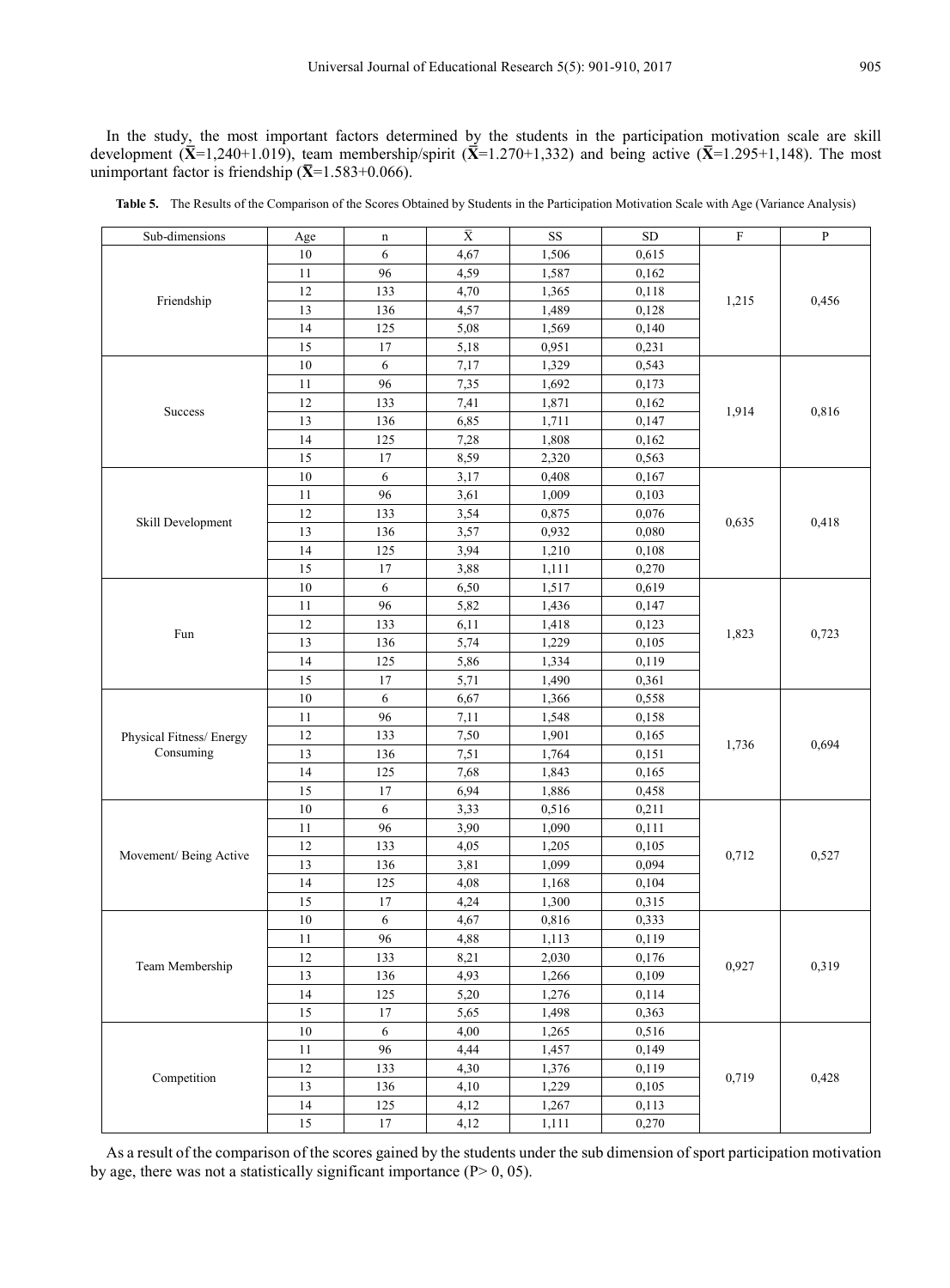| Sub-dimensions                  | <b>Sex</b> | N   | $\bar{X}$ | SS.   | T     | P       |
|---------------------------------|------------|-----|-----------|-------|-------|---------|
|                                 | Male       | 249 | 4,97      | 1,575 |       | 0,21    |
| Friendship                      | Female     | 264 | 4,53      | 1,365 | 1.523 |         |
|                                 | Male       | 249 | 7,29      | 1,889 |       |         |
| Success/Status                  | Female     | 264 | 7,24      | 1,733 | 2.879 | $0.01*$ |
|                                 | Male       | 249 | 3.69      | 1,025 |       | 0,98    |
| Skill development               | Female     | 264 | 3,64      | 1,014 | 1.015 |         |
|                                 | Male       | 249 | 5,93      | 1,452 | 2.231 | $0.03*$ |
| Fun                             | Female     | 264 | 5,85      | 1,254 |       |         |
| Physical Fitness/Energy Consume | Male       | 249 | 7,57      | 1,753 | 3.457 | 0,77    |
|                                 | Female     | 264 | 7,32      | 1,818 |       |         |
|                                 | Male       | 249 | 3.95      | 1,107 | 1.216 | $0.02*$ |
| Movement/Being Active           | Female     | 264 | 3,97      | 1,193 |       |         |
| Team Membership / Team Spirit   | Male       | 249 | 5,21      | 1,402 | 2.014 |         |
|                                 | Female     | 264 | 4,95      | 1,242 |       | 0,58    |
| Competition                     | Male       | 249 | 4,38      | 1,368 | 1.417 | 0,84    |

**Table 6.** Results of Comparison of Sub Dimensions of Participation Motivation According to the Variable of Sex (t-test)

 $*p<0, 05$ 

**Table 7.** Average and Standard Aviation of the Scores Gained by the Students from the Participation Motivation Scale According to Sex

|                                                                            |                         | <b>FEMALE</b> | <b>MALE</b> |           |  |
|----------------------------------------------------------------------------|-------------------------|---------------|-------------|-----------|--|
| MOTIVES OF SPORTS PARTICIPATION                                            |                         | $N = 264$     | $N = 249$   |           |  |
|                                                                            | $\overline{\textbf{X}}$ | <b>SS</b>     | $\bar{X}$   | <b>SS</b> |  |
| Friendship                                                                 |                         |               |             |           |  |
| I want to be with my friends                                               | 1,47                    | 0.610         | 1,33        | 0,570     |  |
| My family and friends want me to play                                      | 1,81                    | 0,794         | 1,67        | 0,728     |  |
| I want to meet new friends                                                 | 1,68                    | 0,706         | 1,53        | 0,654     |  |
| <b>Success/Status</b>                                                      |                         |               |             |           |  |
| I am willing to do something for the sake of the things that I am good at. | 1,11                    | 0,341         | 1,18        | 0,422     |  |
| I like winning awards                                                      | 1,44                    | 0,650         | 1,44        | 0,676     |  |
| I am happy when I feel that I am important                                 | 1,34                    | 0,562         | 1,34        | 0,582     |  |
| I want to be popular                                                       | 1,98                    | 0,785         | 1,93        | 0,803     |  |
| I want to gain prestige and status                                         | 1,41                    | 0.616         | 1,35        | 0,570     |  |
| <b>Skill Development</b>                                                   |                         |               |             |           |  |
| I want to develop my skills                                                | 1,25                    | 0,489         | 1,26        | 0,506     |  |
| I want to get new skills                                                   | 1,17                    | 0,442         | 1,22        | 0,503     |  |
| I want to advance in my branch                                             | 1,27                    | 0,546         | 1,16        | 0,413     |  |
| I want to benefit from equipment and facilities                            | 1,54                    | 0,702         | 1,39        | 0,658     |  |
| Fun                                                                        |                         |               |             |           |  |
| I like travelling                                                          | 1,51                    | 0,708         | 1,59        | 0,685     |  |
| I like excitement                                                          | 1,33                    | 0,565         | 1,34        | 0,561     |  |
| I like going out of home                                                   | 1,96                    | 0,757         | 1,79        | 0,687     |  |
| I like fun                                                                 | 1,14                    | 0,616         | 1,13        | 0,370     |  |
| <b>Physical Fitness/Energy Consume</b>                                     |                         |               |             |           |  |
| I want to consume my energy                                                | 2,03                    | 0,774         | 1,78        | 0,743     |  |
| I want to protect my form                                                  | 1,52                    | 0,719         | 1,37        | 0,610     |  |
| I want to relieve stress                                                   | 1,58                    | 0.693         | 1,50        | 0,642     |  |
| I like doing exercise                                                      | 1,28                    | 0,489         | 1,49        | 0,642     |  |
| I want to be physically healthy                                            | 1,17                    | 0,451         | 1,18        | 0,441     |  |
| <b>Movement/Being Active</b>                                               |                         |               |             |           |  |
| I like being busy with something                                           | 1,36                    | 0,485         | 1,24        | 0,579     |  |
| I like movement                                                            | 1,22                    | 0,445         | 1,17        | 0,455     |  |
| Team Membership/ Spirit                                                    |                         |               |             |           |  |
| I like team work                                                           | 1,24                    | 0,495         | 1,12        | 0,361     |  |
| I like team spirit                                                         | 1,39                    | 0,587         | 1,26        | 0,552     |  |
| I like to be in a team                                                     | 1,11                    | 0,330         | 1,13        | 0,380     |  |
| I like the leader, trainer and skipper                                     | 1,46                    | 0,663         | 1,44        | 0,607     |  |
| Competition                                                                |                         |               |             |           |  |
| I like winning                                                             | 1,25                    | 0,491         | 1,29        | 0,545     |  |
| I like rivalry                                                             | 1,34                    | 0,588         | 1,22        | 0,493     |  |
| I like challenging                                                         | 1,79                    | 0,826         | 1,54        | 0,718     |  |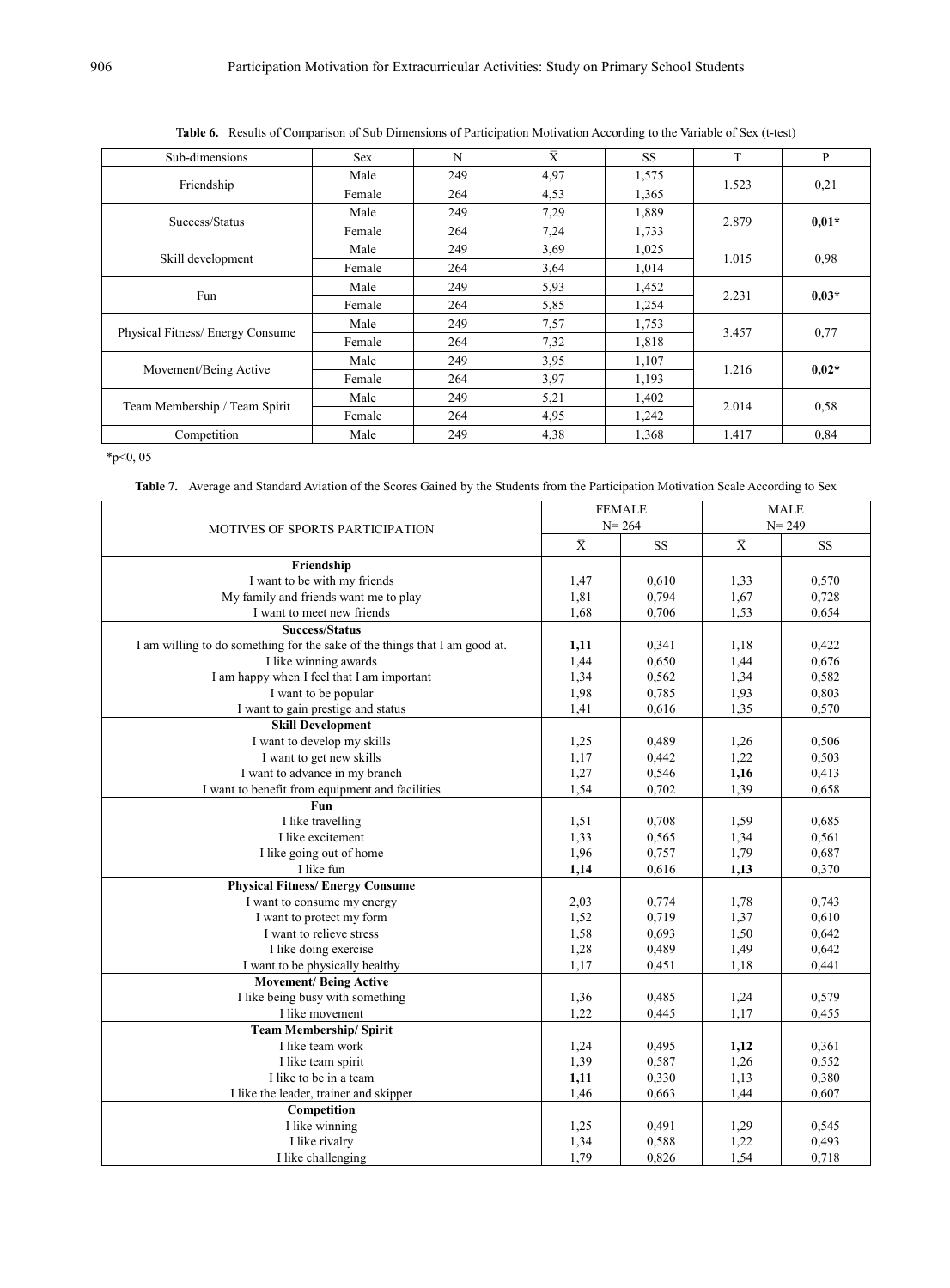The results of the t-test which was applied to test the difference among the participation motivation of the students in terms of sex showed that there is a significant difference between female and male students in the sub dimensions of "fun" (t=2,231; p<0,05), "success/status" (t=2.879; p<0,05) and "movement/being active" ( $t=1,216$ ;  $p<0,05$ ). It was determined that there is not a significant difference in the sub dimensions of "competition", "team membership/spirit", "physical fitness/energy consume" and "friendship"  $(p>0,05)$ . On the other hand, it was identified while the sub dimensions of success/status and fun are more important for female students, movement/being active sub dimension is more important for male students.

The factors that is deemed important for participation in extracurricular activities by the female students who attended to the study are "I like doing something that I am good at", "I like being in a team" and "I like fun", respectively. The reason that female students regard as the most unimportant is "I want to be popular". On the contrary, the most important reasons for participating in extracurricular activities for male students are "I like team work", "I like fun" and "I want to be promoted in my branch", respectively. According to the results of the analysis, it was determined that both female and male students deem the factor of "I want to be popular" as the most unimportant reason for participating in extracurricular activities.

### **4. Discussion**

In this study, it was determined that out of 513 total students who attended to the activities; 264 of them were female and 249 were male. Koca [19] stated that in Turkish society, boy children are encouraged to do sports by their parents in order to develop their masculinity while girl children are prevented especially from risky sports that require strength in order to protect their bodies and femininity; and therefore the rate of sports participation among girls is lower than the participation rate of boy children. In this regard, the result of the higher rate of participation among male students when compared with female students in this study supports this idea. In the study conducted by Esteban et al. [11] they determined that the participation in extracurricular activities among male students were higher when compared with the participation among female student. The study conducted by Meester et. Al [24] in order to examine the participation motivation in extracurricular activities, they determined significant difference in participation in terms of sex. The participation of male students was determined as 82.77% while this rate was 68.11% for female students.

When we examine the descriptive statistics of the scores for sub dimensions of "Participation Motivation Scale" in which female and male students were jointly evaluated, it was determined that the score averages obtained by the individuals differ according to the factor. Accordingly, the

factors that are deemed as the most important by all the students for their participation in extracurricular activities are skill development, movement/ being active and team membership while they regarded the factor of friendship as the most unimportant one. Similarly, Arslan & Altay [3] found in a study which was conducted in order to examine the participation motivation of male students whose average age was 13 and who were in primary school teams that the most important reasons for participation in sport were skill development and competition. They determined less important reasons as physical fitness/energy consume, success/status and fun. Similarly, Salguero et al. [28] determined in a study they conducted with Spanish swimmers with the average age of 14 that the most important factor for the swimmers is the sub dimension of skill development.

Altıntaş et al. [1] found in a study they examined the correlation between sport participation motivations and success perceptions of young football players with the average age of 14 that the football players demonstrated skill development and team membership as the most important factor for their participation motivation. On the contrary, Kiper [17] found in his study where he compared participation motivation of students in the educational institutions according to sex and age groups, he found the most important reasons when male and female students were jointly evaluated as skill development, physical fitness/energy consume, success/status and fun, respectively. He found team membership/team spirit and friendship as the reason for less participation. In the study of Kiper [17] only physical fitness/energy consume, success/status and fun factors were among the most important reasons while in this study the same factors were determined as the most unimportant reasons for male and female students' participation in extracurricular activities.

In the study conducted by Saap and Haubenstricker (1978) where they researched the reasons for sport participation of 1000 female and male students whose ages were between 11 and 18, they found the reasons for participation as fun, skill development, physical fitness, being with friends and having new friends cited by Yılmaz [34].

Another finding obtained in this study is that although the students at different ages showed a different reason for participation within the scope of each sub dimension, there was not a significant difference among the ages. This result demonstrates similarity with some studies in the literature. For instance, Şirin et.al. [31] found in a study where the reasons of participation of female athletes whose average age was 13 was researched that there was no significant difference among age groups and so age does not affect participation motivation. On the other hand; Gould et al. [13], Brodkin and Weis [6], Daley O Gara [7] and Salguera et al. [28] have concluded in their studies that age has an influence on the motivation of participation in sports activities. This literature outcome is an important difference that distinguishes ours from the other literature studies on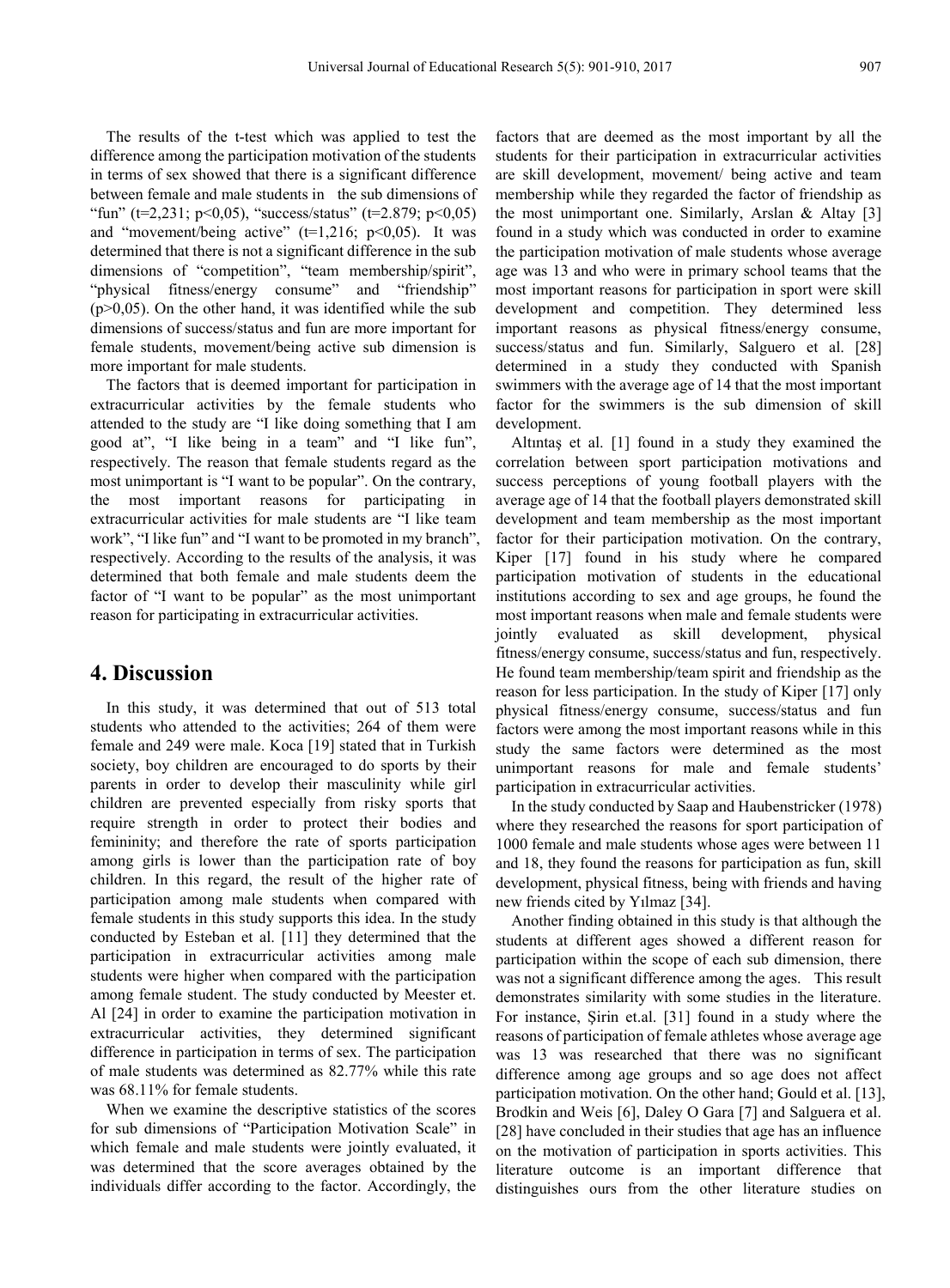motivation for participating in sports activities by age. Another significant difference is that the age range (10-15 years old) of the study group in this study is much younger than the others in this literature. In addition, since the research group has worked in a wide range, the literature might have revealed the awareness of participation motivation by age. For example, the study group of Salguera et al.[28] consisted of an age range of 8-22; while Gould et al. [13] worked with a group at the ages of 8-19, and Brodkin and Weiss [6], on the other hand, prefered to make their study on six different age groups.

The researches conducted in this literature mainly examine the participation motivation of the young people who are regularly doing exercises. In this study, the number of the students regularly doing exercises is quite low. Most of the participant students filled the questionnaire considering their experiences on physical education lessons and extracurricular activities. While significant differences have been determined in many studies in the literature and age has been determined as an effective factor in participation motivation, in this study; significant difference was not found among ages in participation motivation of the students. The reason is may be the perspective of the participant students upon sports. In other words, the experiences and visions of both the students who are only doing exercise in physical education lessons and extracurricular activities and, those athletes who do sports in clubs regularly may have affected the result. In the literature, age based studies indicate that at early ages (8-11 years) friendship, team membership and skills development are the underlying reasons that remain in the forefront of the sub-dimension of motivation for participating in sports activities Gould et al., [13]; while with increasing age; competition, rivalry, physical fitness and developing new skills Brodkin and Weiss, [6] and Salguera et al. [28] turn out to be more significant in constituting the sub-dimensions.

The researches demonstrate that the participation motivation of male students is higher when compared with the participation motivation of female students (Meester et al. [24]). According to the results of t-test which was implemented to test the sex differences in participation motivation of the students, it was determined that there is a statistically significant difference between male and female students. It was concluded from the examination of sub dimensions in the study that female student attach more importance to success/status and fun while male students give more priority to movement/being active. In the study of Kiper [17] significant differences were found among the sub dimensions of physical fitness/energy consume, fun, friendship and team membership/team spirit and competition in terms of sex.

On the other hand, when the answers given under each sub dimension by female and male students were examined, it was determined that the most important reason for female students' participation were "I want to do something I am good at", "I like being in a team" and "I like fun". The most

unimportant reason was identified as "to be popular". Male students stated "I like team work", "I like fun" and "I like to get promotion in my branch" as the most important reason for their participation. Also, the most unimportant reason for their participation was determined as "to be popular", as it is for female students.

Barber et al. [4] concluded from their study in which they examined the effects of parents and trainers in young athletes' participation motivation that male athletes in the age group of 9-14 attach more importance to success and status than female athletes. The result obtained by Barber et al. supports the findings of this study. On the contrary, Erdoğdu et al. [10] stated in their study where they researched the participation motivation of secondary education students who are included in the school teams and are from different branches that the most important reason for female students' participation is team membership while this reason is skill development for male students. Friendship was considered as the most unimportant reason by both of the groups. The result also demonstrated that the sub dimension of fun is among the important reasons for female students. In the study of Zahariadis et al. [35] where they measured the sport motivation of primary education students with the age average of 13, it was found that male students are more affected from the intrinsic motivation factors (physical fitness, skill development and competition)compared to the female students. Salguero et al. [28] found in their study they conducted with 428 young Spanish swimmers that females give priority to fun and friendship sub dimensions rather than success and status, contrary to the males. Therefore, the findings on the difference between sexes in terms of participation motivation obtained from the mentioned studies are in parallel with the findings of this study.

Sirard et al. [30] concluded in their study where they examined the motivational factors of secondary education students' participation is sports that male students prefer competitive sports while female students mainly participate in sports due to the social opportunities that come with the sports. Yilmaz [34] in their study on the reasons for participation of children, found significant differences in sports motivation of the athletes in the age range of 8-14 depending on sex and type of the sport. It was determined that team spirit and being active sub dimensions are higher in athletes participating in team sports than in those participating in individual sports. Moreover, Yılmaz [34] determined that such sub factors as team spirit, physical fitness, fun, friendship and competition are much important for male athletes than it is for female athletes. Nielsen & Pfister [25] stated in a case study based on sex in physical education that most of the male students like doing sports and have tendency in doing physical activity and sports while many of the female students participate in sports in order to have better body shape.

In this research, the positive impacts of participation in events on the students' will, enthusiasm and excitements and the positive impacts of participation in extracurricular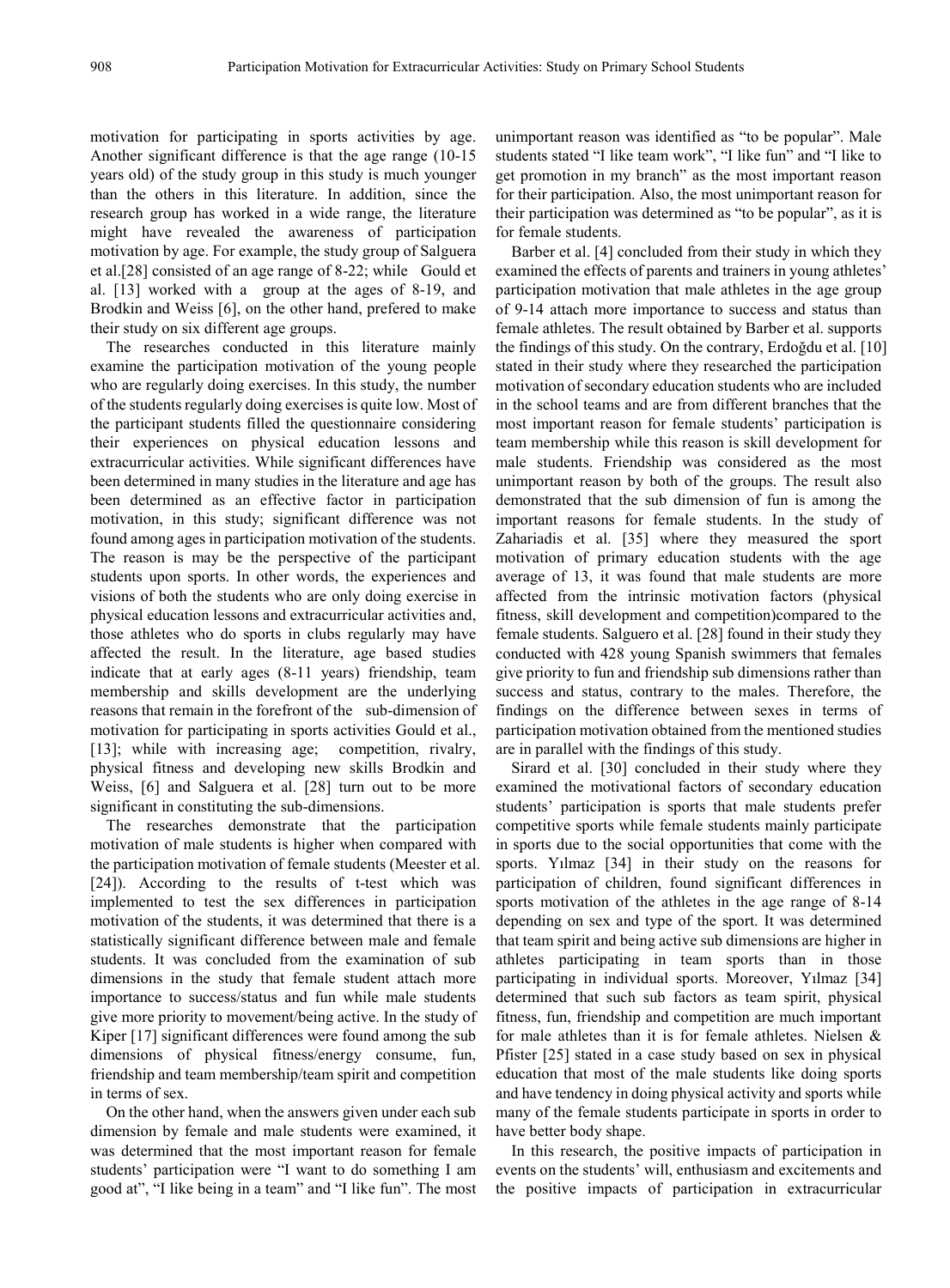physical activities on the students' physical, psychological and social developments were observed. The students who are attending to the events spent their time by playing games and entertaining in the school gardens under the supervision of their physical education teachers instead of spending their time in the streets, at home, on the computer without any movement. Moreover, the physical education teachers identified that students with problems of adaptation also participated in these events and therefore they easily adapted to the school and their absence rate decreased. In this regard, it can be ensured that students adapt to and like the school by explaining to them that school is not a place where only courses are delivered and exams are applied but it is a place where enjoyful games are played and events are organised. As a conclusion, today where physical inactivity and obesity are common; encouraging children to sports, making children like sports and getting children adopt a lifelong sports habit is getting more important in order to raise a healthy generation. In this regard, the most important responsibility should be covered by primarily parents, physical education teachers, trainers and managers. However, while undertaking this responsibility, the factors that refer children to sports should be determined and the programs should be prepared in line with the needs and age groups of the children. While preparing exercises programs, it should be taken into consideration that each child is affected from separate reason for motivation. Additionally, it should be remembered while preparing sports program that sex difference affects participation motivation. Moreover; sports programs in accordance with the needs and expectations of children and sport facilities and sport opportunities can be provided thanks to this study and alike studies to be conducted in the future. The required importance should be attached to the extracurricular activities in the educational institutions and these activities should be planned and implemented in line with their purposes. Extracurricular activities should not be only prepared for the training of school teams but they should be planned in a way to reach students who could not seize the opportunity of manifesting themselves and in a way to make children like sports. In addition, not only the teachers should be regarded as responsible for the preparation, organization and implementation of extracurricular activities but also the coordination among the school managers, teachers, parents and environment should be properly ensured. Whatever the conditions are, it is possible to have the student to do activities that will make him/her active by active and creative physical education teachers. It is important that teacher candidates are trained in a way to have this qualification.

## **REFERENCES**

[1] Altıntaş, A. (2010). Sporcuların Hedef Yönelimleri, Algılanan Güdüsel İklimleri ve Algılanan Fiziksel Yeterliklerinin Cinsiyete ve Deneyim Düzeyine Göre Karşılaştırılması. Masters' Thesis, Ankara University, Institute of Health Sciences.

- [2] Arabacı, İ.B. & Akgül, D. (2012). İlköğretim Kurumu Öğrencilerinin Sosyal Kulüp Etkinlikleri Konusundaki Görüşleri: Bitlis Province Example. e -Journal of New World Sciences Academy, 7:1, Article number: 1C0515.
- [3] Aslan,Y. & Altay, F.,(2009). İlköğretim Okul Takımlarındaki Erkek Öğrencilerin Spora Katılım Güdülerinin İncelenmesi. Celal Bayar University, Jourbal of Physical Education and Sports Sciences, 4: 2, 59-66.
- [4] Barber, H., Sukhi, H. & White, S.A. (1999). The influence of parent-coaches on participant motivation and competitive anxiety in youth sport participants. Journal of Sport Behavior, 22: 2, 162.
- [5] Bayar, P. (2010). Türkiye'de Kullanılan Egzersiz ve Spor Psikoloji Testleri. Gündüz ducation and Publishing .p. 61-62.
- [6] Brodkin, P. & Weis, M.R. (1990). Developmental differences in motivation for participating in competitive swimming. Journal of Sport and Exercise Psychology, 12, 248-263.
- [7] Daley, A J. & Leahy,J. (2003). Self Perceptions and Participation in Extracurricular Physical Activities. Physical Educator Publisher, 60: 2.
- [8] Daley, A., & O'gara, A. (1998). Age, Gender and Motivation for Participation in Extracurricular Physical Activities in Secondary School Adolescents. European Phsical Education Review,4: 1, 47- 53.
- [9] Ekici, S., Bayrakdar, A. & Uğur, O. (2009). Ortaöğretim Kurumlarındaki Yöneticilerin ve Öğrencilerin Ders Dışı Etkinliklere Bakış Açılarının İncelenmesi. International Journal of Human Sciences, 6 : 1, 430- 444.
- [10] Erdoğdu, M., Şirin, E. F., İnce, A. & Öçalan, M. (2010). Farklı Branşlarda Okul Takımlarında Yer Alan Orta Öğretim Öğrencilerinin Spora Katılım Motivasyonlarının İncelenmesi. 11th International Sports Sciences Congress, Antalya, 633-635.
- [11] Esteban, I., Martinez, S.G, Tejerogonzalez, C.M., Castillo, R., Lanza-Saiz, R., Vicenterodriguez, G., Marcos, A. & Gomez, D.M., (2014), Characteristics of extracurricular physical activity and cognitive performance in adolescents. The Avena study, Journal of Sports Sciences, Volume 32, Issue 17.
- [12] Gill, D.L., Gross, J.B. & Huddleston, S. (1983). Participation motivation in youth sport. International Journal of Sport Psychology, 14, 1-14.
- [13] Gould, D., Feltz, D., & Weiss, M. (1985). Motives for participating in competitive youth svvimming. International Journal of Sport Psychology, 16: 2, 126-140.
- [14] Ha, A.S., Johns, D. P. & Shui, E. W. (2003). Students' Perspective in the Desing and Implementation of the Physical Education Curriculum. Physical Education Publisher, 60.
- [15] Kanters, M. A., Edwards, M. B., & Floyd M. F., (2013), School Sport Participation Under Two School Policies, Comparison by Race/Ethnicity and Socioeconomics Status, Ann.Behev. Med. 45 (suppli) 5:113-121.
- [16] Karaküçük, S. & Yetim, A. (1999). Okul Yöneticilerinin Ders Dışı Etkinliklere Yaklaşımları. Gazi Journal of Physical Education and Sports Sciences, 4: 3, 51- 62.